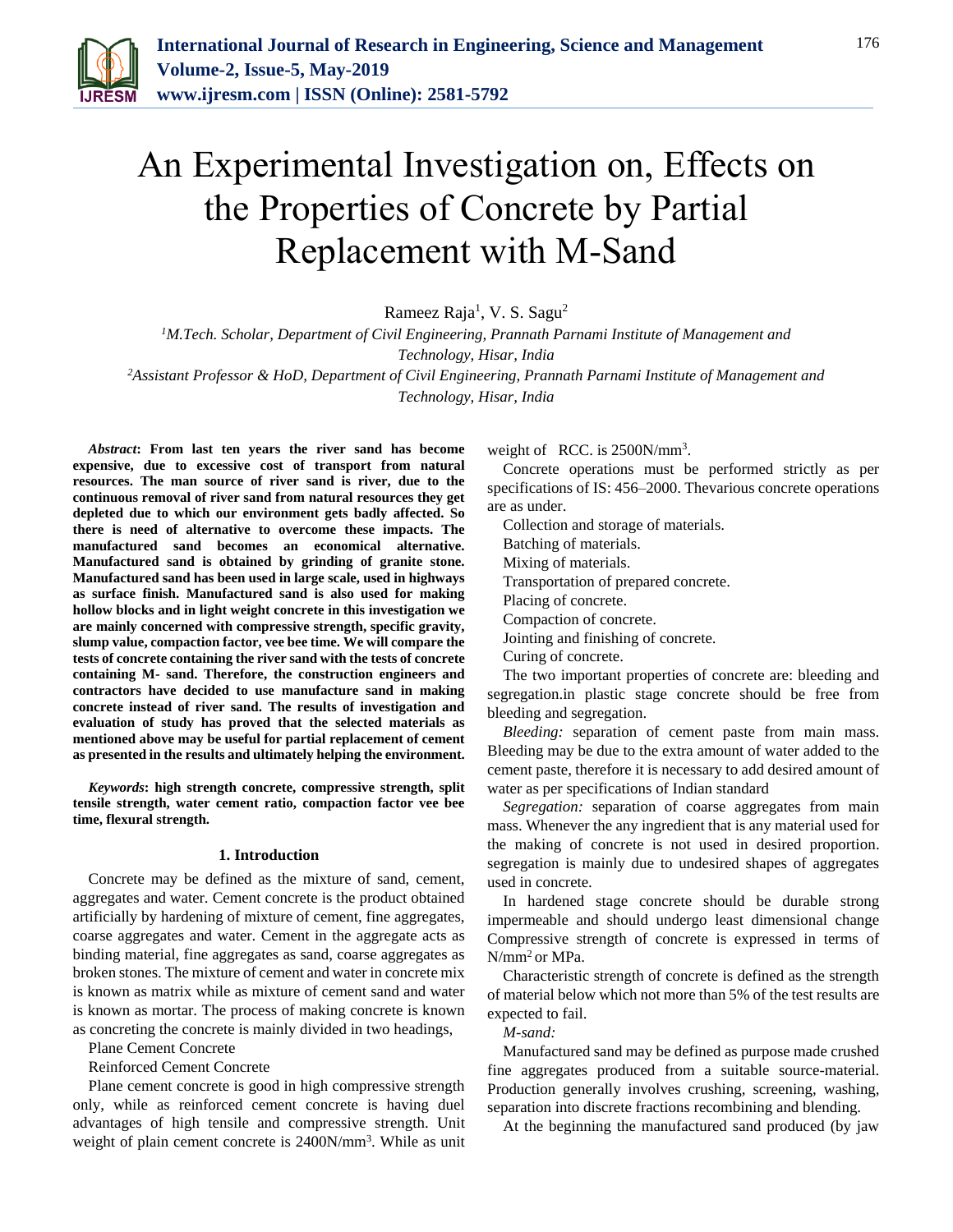

crusher, cone crusher, roll crusher, hammer mill) contains flaky and elongated particles. But now manufactured sand is produced by V.S.I (vertical shaft impactor) is a suitable.

Manufactured sand is produced with zero fines. As it does not contain silt and clay, setting properties of cement are not altered.

The civil engineers, architects, builders, contractors agrees that the natural sand, which is available today, is deficient in many respect. It does not contain the fine particles, in proper proportions as required.

#### *A. Advantages of m-sand*

- It is highly economical.
- Use of M-SAND is environmentally friendly as the waste materials from industries are effectively being used to create quality building materials.
- The concrete mixture generates a very low heat of hydration which prevents thermal cracking
- The shrinkage of M-SAND concrete is very less.
- The use of M-SAND gives concrete good work ability, durability and finish.

#### *B. Disadvantages of m-sand*

- The quality of M-SAND can affect the quality and strength of Cement concrete.
- Poor quality M-SAND can increase the permeability of the concrete and cause damage to the buildings

## *C. Objectives*

The use of M-SAND is most commonly used to obtain high strength of concrete in these days as it contains more amount of silica content. The uses of M-sand in the concrete have attracted the attention of researchers throughout the World. The following are the objectives of using M- SAND in concrete:

- To determine the effect of M-SAND on the compressive and flexural strength of concrete.
- To study the effect of M-SAND in concrete when mix design.
- To study the effect of M-SAND on workability of concrete.
- To study some physical property like initial setting time, final setting time,

Consistency, flexural strength, split tensile strength, compaction factor.

## *D. Objective of the investigation*

- To prepare concrete cubes of nominal mix (M20) using m -sand.
- To evaluate the optimum mix design with regards to the amount of water, FA (Fly Ash), cement ratio under the effect of admixture. To perform test for strength and workability as per IS 516:1959.
- To study the relative strength development with different percentage of M- sand Concrete.
- To assess the economy aspects of concrete.
- To justify the safeguard to the environment by utilizing typical wastes.

#### *E. Methodology to be adopted*

- Collection of materials
- Computation of Mix Design.
- Casting and testing of cube specimens for its compressive strength.
- Casting and testing of cylinder specimens for its split tensile strength.

#### **2. Experimental investigation**

#### *A. Introduction*

The experimental investigation is carried out with an objective to study the effects of using M- sand as partial replacement of river sand on the properties of concrete. The main parameters investigated in this study were compressive strength and flexural strength.

The experimental programme included the following:

Sieving of M –sand with the series of sieves having different sizes.

- Testing properties of cement like soundness, specific gravity, Initial and final setting time and consistency test.
- Development of concrete mix (M20) of desired strength by making trials
- Casting and curing of specimens.
- Compressive strength test on M- sand based concrete mix
- Flexural strength test on M- sand based concrete mix
- Workability Test

## *B. Material used*

Locally available river sand from river Sindh of Ganderbal district, manufactured sand is collected from the crusher plant available in wahidpora area of Ganderbal district

## *C. Tests on materials*

The main aim of calculating the fineness modulus of fine aggregates (m-sand) and course aggregates is to find the least amount of cement to be used for good workable mix and a most economical and workable mix with minimum quantity of cement. Certain limits for the fineness modulus of fine and coarse aggregate have been prescribed. A sample under test should satisfy the result so that the aggregate may gives good workability under economical conditions. If the test aggregate gives higher fineness modulus, the mix will be harsh and if on the other hand gives a lower fineness modulus. It results in an uneconomical mix.

For given workability coarse aggregate requires lesser water cement ratio.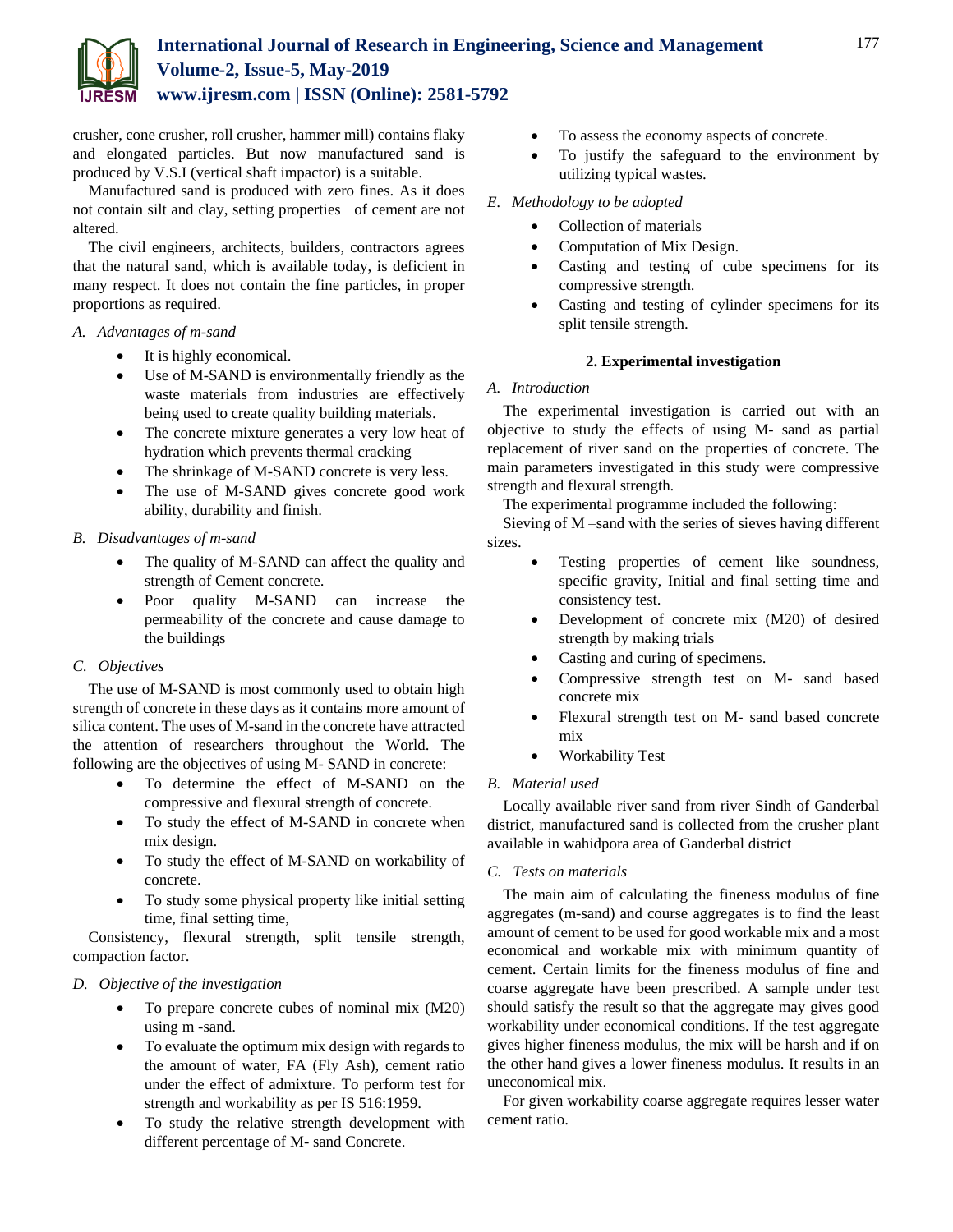

*D. Fineness modulus of fine aggregate*

Total weight of sand taken= 1000gm

Time of sieving  $= 15$  minutes

Sieve Analysis of Fine Aggregate (As Per Is: 383- 1970).

| Table 1 |      |  |
|---------|------|--|
| .       | $-1$ |  |

|     | Fineness modulus of fine aggregates |                |               |              |  |  |  |  |
|-----|-------------------------------------|----------------|---------------|--------------|--|--|--|--|
| S   | IS sieves                           | Mass retained  | Percentage    | Cumulative % |  |  |  |  |
| No. | (mm)                                | on sieves (gm) | passing (wt.) | age retained |  |  |  |  |
|     | 4.75                                |                | 100           |              |  |  |  |  |
|     | 2.36                                | 30             | 95            | 3.5          |  |  |  |  |
| ς   | 1.18                                | 350            | 62            | 39           |  |  |  |  |
|     | 600                                 | 440            | 18            | 83           |  |  |  |  |
|     | microns                             |                |               |              |  |  |  |  |
| 300 |                                     | 150            |               | 98           |  |  |  |  |
|     | microns                             |                |               |              |  |  |  |  |

*Calculations:*

Fineness modulus of sand= 323.5/100=3.23

*E. Fineness modulus of coarse aggregates*

Total weight of coarse aggregate = 5000gm Time of sieving  $= 15$  minutes

| Table 2                                                        |              |        |          |  |  |  |  |  |
|----------------------------------------------------------------|--------------|--------|----------|--|--|--|--|--|
| Fineness modulus of coarse aggregates                          |              |        |          |  |  |  |  |  |
| Is sieve<br>Mass retained on<br>Cumulative<br>% age passing by |              |        |          |  |  |  |  |  |
| (mm)                                                           | sieve $(gm)$ | weight | retained |  |  |  |  |  |
| 40                                                             |              | 100    |          |  |  |  |  |  |
| 20                                                             | 675          | 86.5   | 13.5     |  |  |  |  |  |
| 10                                                             | 4320         | 13.5   | 100      |  |  |  |  |  |
| 4.75                                                           |              |        | 100      |  |  |  |  |  |
| 2.36                                                           |              |        | 100      |  |  |  |  |  |
| .18                                                            |              |        |          |  |  |  |  |  |

Total cumulative retained  $= 413.5$ 

*Calculations:*

Fineness modulus of curse aggregates=413.5/100=4.13

#### **3. Experimental investigation and tests**

*A. Workability*



Fig. 1. River sand

The workability of green concrete is determined by slump cone, compaction factor and vee-bee time tests, as these tests are suitable for low workable mixes also. While casting the specimens only the workability is measured, if any mix does not have required slump of 40-80mm then the mix would be made again with plasticizer. The tests were conducted on both M20 and M30 grade concrete. In accordance with workability the percentage of admixture required for low workable mixes to make their slump reach 40-80mm is also determined. Table 2 and 3 determines the workability properties of different proportions of natural sand replaced by manufactures sand. The slump test is essentially a measure of consistency or wetness of mix. The test is suitable only for concrete of medium to high workability. The slump test has been found to be useful in ensuring the uniformity among different batches of similar concrete under field conditions. The slump test is limited to concrete with maximum size of aggregate less than 38mm.



Fig. 2. M-sand



| $10.001$ and $0.101$ and $0.01$ and $0.01$ and $0.01$ and $0.01$ and $0.01$ |          |            |         |                 |  |  |  |
|-----------------------------------------------------------------------------|----------|------------|---------|-----------------|--|--|--|
| $%$ of M-                                                                   | Slump    | Compaction | Vee bee | % mix for slump |  |  |  |
| sand                                                                        | mm       | factor     | time    | 40mm-80mm by    |  |  |  |
|                                                                             |          |            | (sec.)  | wt. of cement   |  |  |  |
| M20 with                                                                    | 25       | 0.87       | 8.9     |                 |  |  |  |
| 0% M-                                                                       |          |            |         |                 |  |  |  |
| sand                                                                        |          |            |         |                 |  |  |  |
| M20 with                                                                    | 35       | 0.97       | 12.6    | 0.1             |  |  |  |
| 20% M-                                                                      |          |            |         |                 |  |  |  |
| sand                                                                        |          |            |         |                 |  |  |  |
| M20 with                                                                    | 18       | 0.72       | 20.2    | 0.2             |  |  |  |
| 40% M-                                                                      |          |            |         |                 |  |  |  |
| sand                                                                        |          |            |         |                 |  |  |  |
| M20 with                                                                    | 7        | 0.66       | 27.2    | 0.3             |  |  |  |
| 60% M-                                                                      |          |            |         |                 |  |  |  |
| sand                                                                        |          |            |         |                 |  |  |  |
| M20 with                                                                    | $\Omega$ | 0.59       | 34.8    | 0.5             |  |  |  |
| 100% M-                                                                     |          |            |         |                 |  |  |  |
| sand                                                                        |          |            |         |                 |  |  |  |



Fig. 3. Slump test

## *B. Compressive strength test*

Compressive strength test is the most important test of concrete in order to determine the compressive strength of hardened concrete. The compression test is carried out on specimens cubical or cylindrical in shape. Sometimes the compression strength of concrete is determined using parts of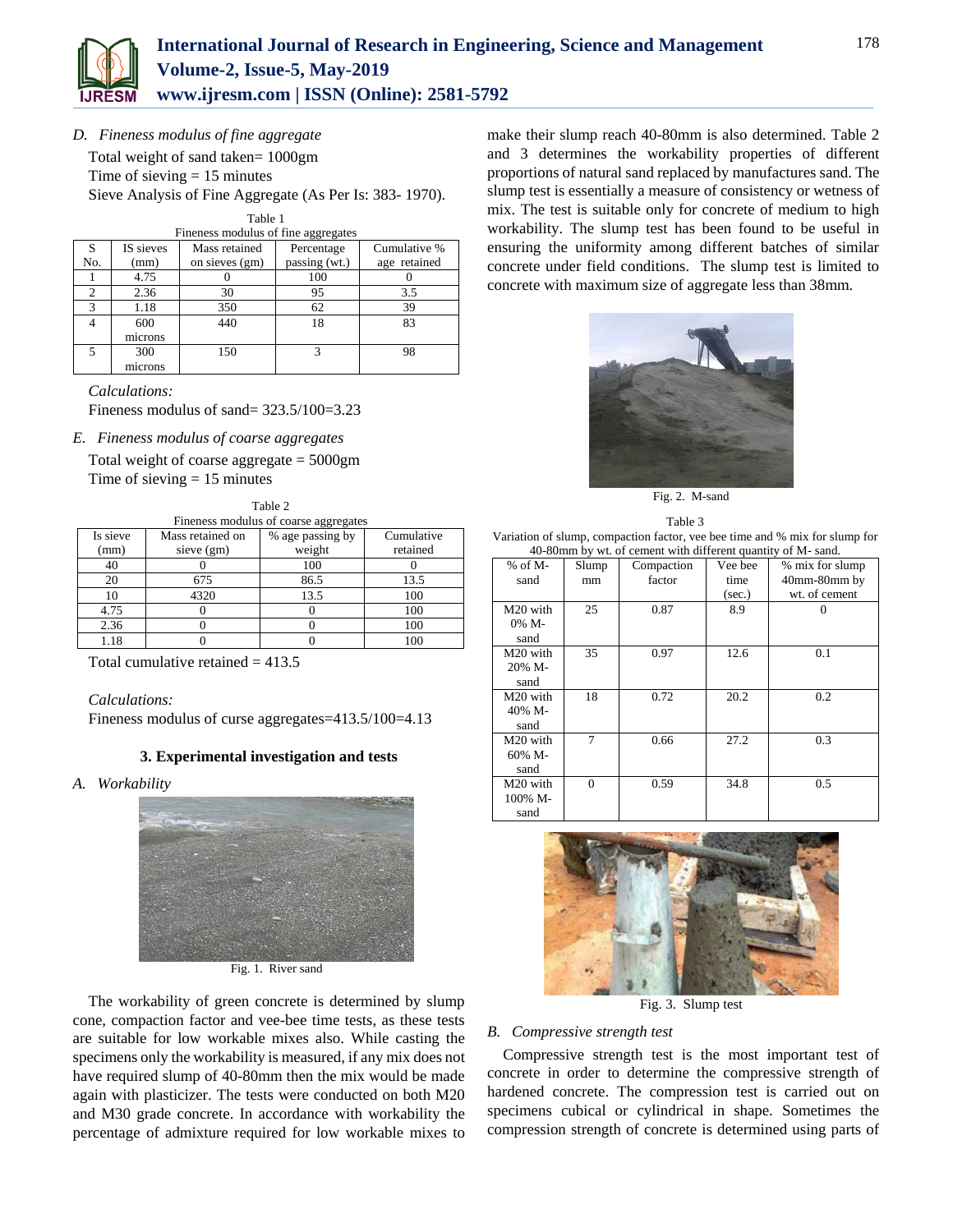

## **International Journal of Research in Engineering, Science and Management Volume-2, Issue-5, May-2019 www.ijresm.com | ISSN (Online): 2581-5792**

beam tested in flexure. The end parts of the beam are left intact after failure in flexure and, because the beam is usually of square cross section, this part of beam could be used to find out the compressive strength.

| Table 4              |                                                                        |  |  |  |  |  |  |  |  |  |  |  |  |
|----------------------|------------------------------------------------------------------------|--|--|--|--|--|--|--|--|--|--|--|--|
|                      | Compressive strength of different grades of concrete at 7 and 28 days. |  |  |  |  |  |  |  |  |  |  |  |  |
| (N/mm <sup>2</sup> ) |                                                                        |  |  |  |  |  |  |  |  |  |  |  |  |
|                      |                                                                        |  |  |  |  |  |  |  |  |  |  |  |  |

| Grade of | Compressive strength at | Compressive strength at |  |  |  |
|----------|-------------------------|-------------------------|--|--|--|
| concrete | $7th$ day               | 28 day                  |  |  |  |
| M20      | 12.5                    |                         |  |  |  |
| M25      |                         | 26                      |  |  |  |
| M30      | 23                      |                         |  |  |  |
| M35      | 26.5                    |                         |  |  |  |

#### *C. Split tensile strength test*

Apart from flexure test, the other method used to determine the tensile strength of concrete can be broadly classified as direct and indirect method. There is difficulty in performing the direct test, in holding the specimen properly in the testing machine without introducing the stress.

| Table 5 |  |                                                                                                      |  |  |  |  |
|---------|--|------------------------------------------------------------------------------------------------------|--|--|--|--|
|         |  | 1977 - 1988 - 1989 - 1980 - 1980 - 1980 - 1980 - 1980 - 1980 - 1980 - 1980 - 1980 - 1980 - 1980 - 19 |  |  |  |  |

| Split tensile strength of concrete at 7th and 28th day. (N/mm <sup>2</sup> ) |                           |                           |  |  |  |  |  |
|------------------------------------------------------------------------------|---------------------------|---------------------------|--|--|--|--|--|
| Grade of                                                                     | Split tensile strength at | Split tensile strength at |  |  |  |  |  |
| concrete                                                                     | $7th$ day                 | $28th$ day                |  |  |  |  |  |
| M20                                                                          | 2.24                      | 2.59                      |  |  |  |  |  |
| M <sub>25</sub>                                                              | 2.4                       | 2.85                      |  |  |  |  |  |
| M30                                                                          | 2.64                      | 3.2                       |  |  |  |  |  |
| M35                                                                          | 2.86                      | 3.76                      |  |  |  |  |  |

#### *D. Flexural strength test*

The determination of flexural tensile strength is essential to estimate the load at which the concrete members may crack.  $Table 6$ 

| <b>Table 0</b>                         |          |                             |          |                                               |  |  |  |
|----------------------------------------|----------|-----------------------------|----------|-----------------------------------------------|--|--|--|
| Flexural strength of concrete $N/mm^2$ |          |                             |          |                                               |  |  |  |
| S. No                                  | specimen | River sand<br>$\frac{0}{0}$ | M-sand % | Average<br>flexural<br>strength at<br>28 days |  |  |  |
|                                        | S1       | 75                          | 25       | 7.3                                           |  |  |  |
|                                        | S2       | 65                          | 35       | 7.8                                           |  |  |  |
| $\mathbf{\overline{3}}$                | S3       | 50                          | 50       | 8.6                                           |  |  |  |
|                                        | S4       | 40                          | 60       | 7.43                                          |  |  |  |



Fig. 4. Compressive strength testing machine



Fig. 5. Tensile strength test



Fig. 6. Variation of compressive strength at 7th day and 28th day



Fig. 7. Compressive strength of concrete with river sand and M-sand at 7th day  $(N/mm^2)$ 







Fig. 9. Split tensile strength of concrete at 7th day and 28th day (N/mm<sup>2</sup>)